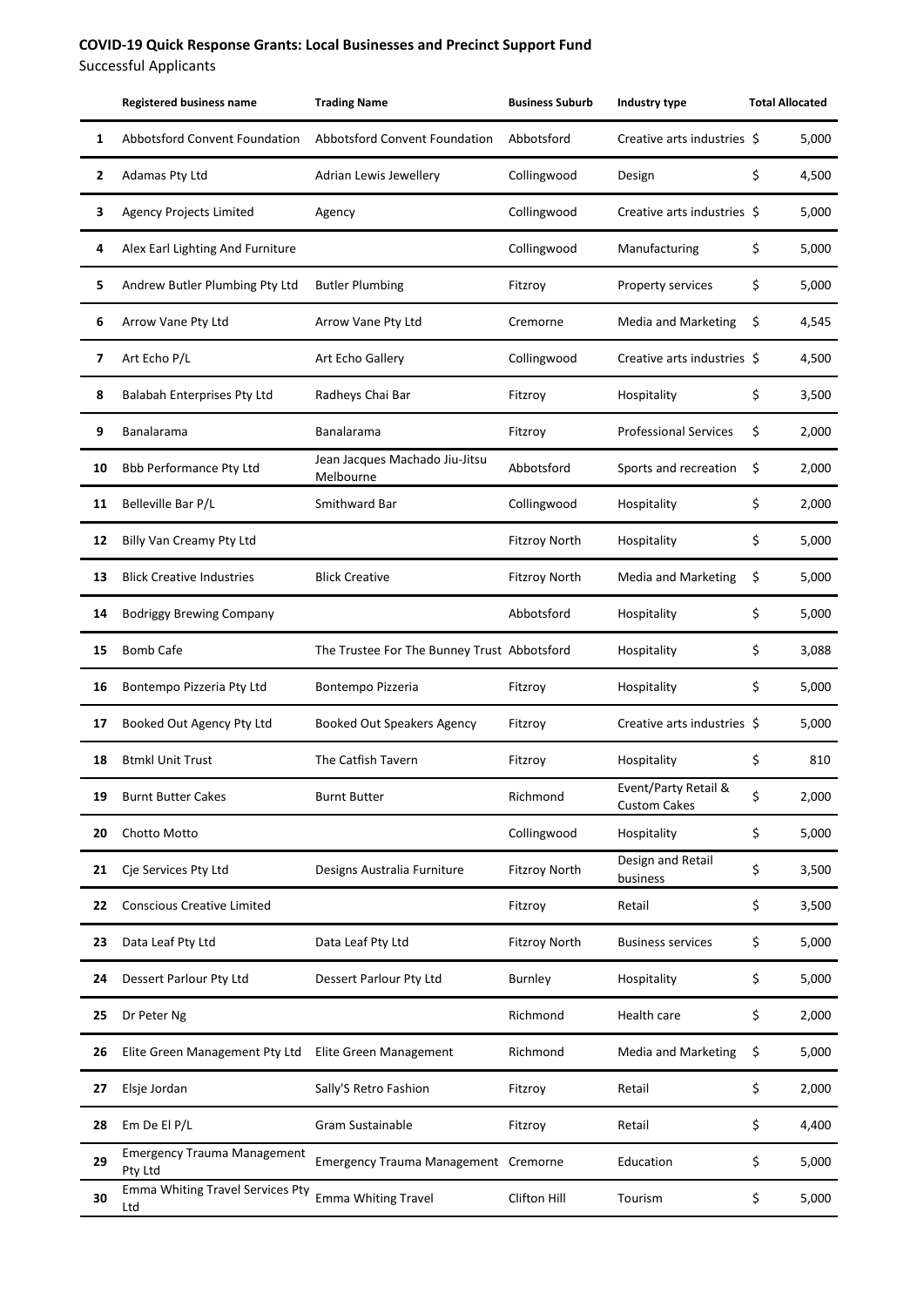Successful Applicants

|    | <b>Registered business name</b>                  | <b>Trading Name</b>              | <b>Business Suburb</b> | Industry type                | <b>Total Allocated</b> |       |
|----|--------------------------------------------------|----------------------------------|------------------------|------------------------------|------------------------|-------|
| 31 | Ends & Means Pty Ltd                             | Ends & Means                     | Fitzroy                | Hospitality                  | \$                     | 1,828 |
| 32 | <b>Eyes Optometrists</b>                         | Owner/Director                   | Richmond               | Retail                       | \$                     | 4,950 |
| 33 | Filia Enterprises Pty Ltd                        | French Bikini                    | Carlton North          | Retail                       | \$                     | 5,000 |
| 34 | French Tete-A-Tete                               | French Tete-A-Tete               | Abbotsford             | Education                    | \$                     | 1,300 |
| 35 | Harem Melbourne                                  | Folkstore                        | Fitzroy                | Retail                       | \$                     | 5,000 |
| 36 | Higher Spaces Pty Ltd                            | Higher Spaces Pty Ltd            | Abbotsford             | Property services            | \$                     | 4,425 |
| 37 | <b>Islawill Pty Ltd</b>                          | Phoenix Dance Studio             | Richmond               | Creative arts industries \$  |                        | 1,902 |
| 38 | J.O Boyce & K. Sanchez                           | Protea Therapy                   | Carlton North          | <b>Professional Services</b> | \$                     | 5,000 |
| 39 | Jamu Pty Ltd                                     | Jamu                             | Richmond               | Hospitality                  | \$                     | 5,000 |
| 40 | Jazz Me Electrical                               | Jazz Me Electrical               | <b>Fitzroy North</b>   | <b>Professional Services</b> | \$                     | 1,400 |
| 41 | Jessica Rochelle Kease                           | The Stockroom Gallery            | <b>Clifton Hill</b>    | Creative arts industries \$  |                        | 2,000 |
| 42 | Jonathan Oldmeadow                               | Jon Mark Oldmeadow               | Collingwood            | Creative arts industries \$  |                        | 2,000 |
| 43 | Kitchen After Dark                               | Kitchen After Dark               | <b>Clifton Hill</b>    | Meal Kit Delivery            | \$                     | 5,000 |
| 44 | Koala Real Estate Pty Ltd                        | Thank You Bar                    | Collingwood            | Hospitality                  | \$                     | 5,000 |
| 45 | Launchpad Cremorne Pty Ltd                       | Launchpad                        | Cremorne               | <b>Business services</b>     | \$                     | 5,000 |
| 46 | Le Beauty & Nails Supplies Pty Ltd Le Beauty     |                                  | Richmond               | Wholesale                    | \$                     | 5,000 |
| 47 | Liukkonen, Pyry Johannes                         | Pyry Liukkonen Personal Training | Abbotsford             | Health and wellbeing         | \$                     | 2,000 |
| 48 | Logue Modra Pty Ltd Ta Logue<br>Modra Unit Trust | Pinotta                          | <b>Fitzroy North</b>   | Hospitality                  | \$                     | 2,790 |
| 49 | Louise Klerks                                    |                                  | <b>Fitzroy North</b>   | Music                        | \$                     | 1,680 |
| 50 | M E Houghton & S K Houghton                      | Bikram Yoga Fitzroy              | Fitzroy                | <b>Health &amp; Wellness</b> | \$                     | 5,000 |
| 51 | Marrakech Deli Pty Ltd                           | Moroccan Soup Bar                | <b>Fitzroy North</b>   | Hospitality                  | \$                     | 5,000 |
| 52 | <b>Micros Services</b>                           | The Common Cafe & Bar            | Burnley                | Hospitality                  | \$                     | 5,000 |
| 53 | Minny & Max Pty Ltd                              | The Happy Christmas Company      | Abbotsford             | Retail                       | \$                     | 4,200 |
| 54 | <b>Mission Modern</b>                            |                                  | Collingwood            | Retail                       | \$                     | 2,000 |
| 55 | Mmapt Robotics Pty Ltd                           | Mmapt Robotics Pty Ltd           | Richmond               | Media and Marketing          | \$                     | 5,000 |
| 56 | Movementality Pty Ltd                            | Movementality                    | Richmond               | Health and wellbeing         | \$                     | 5,000 |
| 57 | Murray Darling Trading Company                   | Gertrude Street Enoteca          | Fitzroy                | Hospitality                  | \$                     | 5,000 |
| 58 | Myles Mumford                                    | Myles Mumford                    | Collingwood            | Music                        | \$                     | 1,500 |
| 59 | Nomata Pty Ltd                                   | Fitzroy Rainbow Hotel            | Fitzroy                | Hospitality                  | \$                     | 5,000 |
| 60 | Office Au Limited                                | Office                           | Collingwood            | Design                       | \$                     | 3,500 |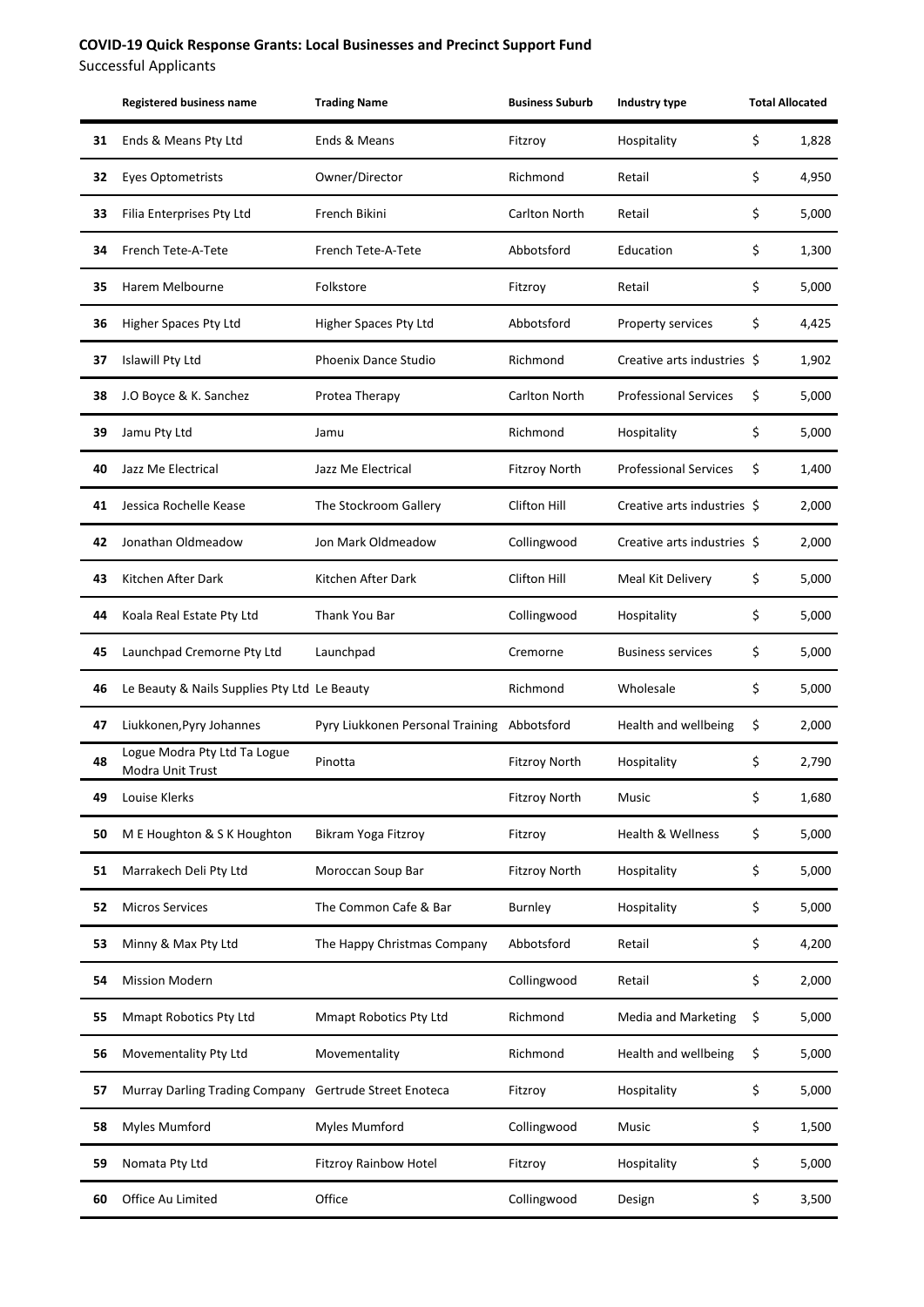Successful Applicants

|    | <b>Registered business name</b>                                  | <b>Trading Name</b>                            | <b>Business Suburb</b> | Industry type                               | <b>Total Allocated</b> |       |
|----|------------------------------------------------------------------|------------------------------------------------|------------------------|---------------------------------------------|------------------------|-------|
| 61 | One Door Down Pty Ltd Atf Swan<br><b>Bar Holdings Unit Trust</b> | The Ugly Duckling Wine Bar                     | Cremorne               | Hospitality                                 | \$                     | 3,500 |
| 62 | One Option Pty Ltd                                               | Minuteman Press Abbotsford                     | Clifton Hill           | Manufacturing                               | \$                     | 5,000 |
| 63 | Osteria Italiana                                                 |                                                | <b>Fitzroy North</b>   | Hospitality                                 | \$                     | 5,000 |
| 64 | Paperdashery Pty Ltd                                             | Zetta Florence                                 | Fitzroy                | Retail                                      | \$                     | 5,000 |
| 65 | Paperlust Pty Ltd                                                |                                                | Richmond               | Retail                                      | \$                     | 5,000 |
| 66 | Patamak Pty Ltd                                                  | Swan St Tyre Service And<br>European Technique | Richmond               | Retail                                      | \$                     | 5,000 |
| 67 | Poison Creek Distilling Pty Ltd                                  | <b>Brogan'S Way Distillery</b>                 | Richmond               | <b>Beverage Production</b><br>& Hospitality | \$                     | 5,000 |
| 68 | Power Of Soul P/L                                                | <b>Boyd Studio</b>                             | Fitzroy                | Fashion                                     | \$                     | 5,000 |
| 69 | Pumpkin And Franklin Pty Ltd                                     | <b>Basta Fitzroy</b>                           | Fitzroy                | Hospitality                                 | \$                     | 5,000 |
| 70 | Rebecca Czapnik                                                  |                                                | Fitzroy                | <b>Health &amp; Wellness</b><br>Education   | \$                     | 2,000 |
| 71 | <b>Red Gallery</b>                                               |                                                | <b>Fitzroy North</b>   | Creative arts industries \$                 |                        | 2,000 |
| 72 | Red Ink Property Trust                                           | <b>Glow Dance</b>                              | <b>Fitzroy North</b>   | <b>Health and Fitness</b>                   | \$                     | 4,000 |
| 73 | <b>Remuse Designs</b>                                            | Remuse                                         | Collingwood            | Fashion                                     | \$                     | 2,000 |
| 74 | Richmond Skin & Laser Clinic Pty<br>Ltd                          | Richmond Skin & Laser Clinic                   | Richmond               | Beauty & Hair award                         | \$                     | 5,000 |
| 75 | Rocab Nominees Pty Ltd                                           | Richmond Oysters Cafe And Bar                  | Richmond               | Hospitality                                 | \$                     | 5,000 |
| 76 | Ross Calia                                                       | <b>Tone Collective</b>                         | <b>Fitzroy North</b>   | <b>Media and Marketing</b>                  | \$                     | 2,000 |
| 77 | Sen Storm Pty Ltd                                                | Sen Storm Noodle Bar & Grill                   | Fitzroy                | Hospitality                                 | \$                     | 4,500 |
| 78 | Sense Of Thai Pty Ltd                                            | Sense Of Thai Pty Ltd                          | Richmond               | <b>Health and Wellbeing</b>                 | \$                     | 3,500 |
| 79 | Sibling By Kinfolk                                               | Sibling By Kinfolk                             | Carlton North          | Hospitality                                 | \$                     | 5,000 |
| 80 | Silent Sydney Pty Ltd                                            | <b>Silent Sounds</b>                           | <b>Fitzroy North</b>   | <b>Professional Services</b>                | \$                     | 5,000 |
| 81 | Skydiver Records Pty Ltd                                         | Skydiver                                       | Collingwood            | Retail                                      | \$                     | 5,000 |
| 82 | Soi888 Pty Ltd                                                   | Sook Bar & Restaurant                          | Collingwood            | Hospitality                                 | \$                     | 2,000 |
| 83 | Sound Osteopathy Pty Ltd                                         | Sound Osteopathy                               | Fitzroy                | <b>Professional Services</b>                | \$                     | 4,428 |
| 84 | Spacebound Pty Ltd                                               | Spacebound                                     | Collingwood            | Retail                                      | \$                     | 5,000 |
| 85 | Spencer & Co Wine Bar<br>Provedore Pty Ltd                       | Spencer & Co Wine Bar<br>Provedore             | Carlton North          | Hospitality                                 | \$                     | 5,000 |
| 86 | Sun Tai Company                                                  | <b>Moulin Rouge Catering</b>                   | Collingwood            | Hospitality                                 | \$                     | 4,900 |
| 87 | Suzanne Long                                                     | Baby.Physio                                    | <b>Clifton Hill</b>    | <b>Professional Services</b>                | \$                     | 2,000 |
| 88 | Suzanne Vale                                                     | Workplace Cowork                               | Collingwood            | <b>Business services</b>                    | \$                     | 2,000 |
| 89 | Sv Dental Centre Unit Trust                                      | Sv Dental Centre                               | Fitzroy                | <b>Professional Services</b>                | \$                     | 5,000 |
| 90 | Swan Street Bakery & Patisserie<br>Pty Ltd                       |                                                | Richmond               | Hospitality                                 | \$                     | 4,900 |